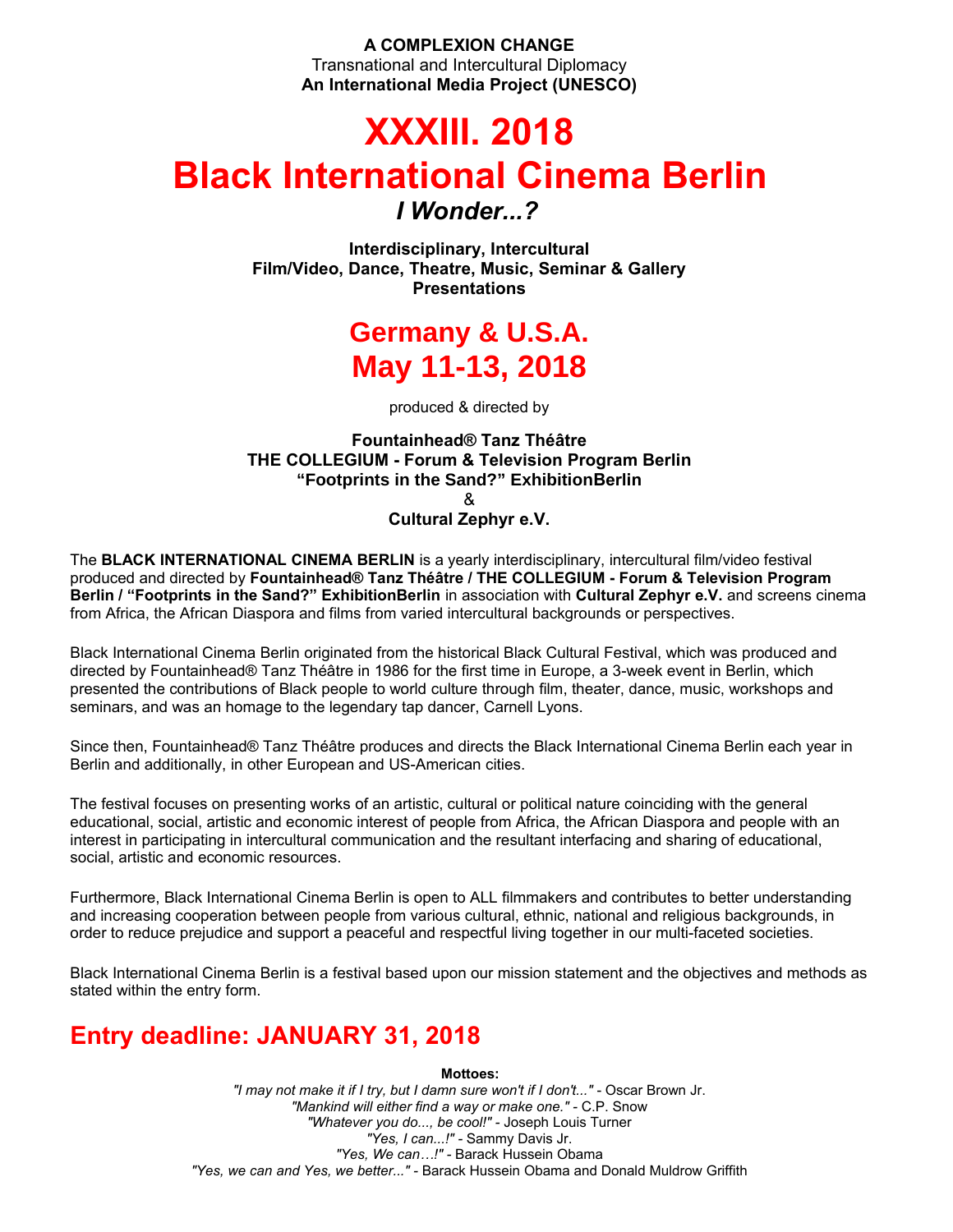# **ENTRY FORM BICB 2018**

#### **STATEMENT OF INTENTION**

We are an international, intercultural community of persons engaged in achieving increasing understanding and cooperation between individuals and groups in support of democratic procedures and the elimination of violence, religious, ethnic and gender persecution, youth exploitation, homophobia and racial hatred through the process of art, education, culture and dialogue.

Wir sind eine internationale, interkulturelle Gemeinschaft von Menschen mit dem Engagement für ein besseres Verständnis und wachsende Kooperation zwischen Individuen und Gruppen, mit Unterstützung des demokratischen Prozesses und der Beseitigung von Gewalt, Verfolgung aufgrund religiöser, ethnischer und geschlechtlicher Zugehörigkeit, Kindes- und Jungendmissbrauch, Homosexuellen-Feindlichkeit und von Rassenhass, durch die Mittel der Kunst, der Bildung, der Kultur und des Dialogs.

...sont une communauté internationale et interculturelle de personnes qui s'engagent pour une meilleure compréhension, pour une coopération croissante entre les individus et les groupes, dans le but d'affirmer les aspirations démocratiques et de contribuer ainsi à éliminer la violence, l'antisémitisme, la discrimination des homosexuels et le racisme par le véhicule de l'art, de l'éducation, de la culture et du dialogue.

...kültürler ve uluslar arasi bir topluluk olarak, bireyler ve gruplar arasinda daha iyi bir anlayis ve is birlikteligi için angaje olmaktayiz, bununla demokratik bir sürecin destegiyle sanat, egitim, kültür ve dialog araciligi ile siddet, antisemitizm, homoseksüel düsmanligi ve irklar arasi kin ve nefret duzgusuna bir çözüm getirmek istiyoruz.

...é uma comunidade international e intercultural de pessoas empenhádas em melhorar a compreensão e aumentar a cooperação entre indivíduos e grupos, apoiando o processo democrãtico e a eliminação da violência, anti-semitismo, discriminação homossexual e racismo, a trave's da arte, educação, cultura e diálogo.

...sono una communità internazionale e interculturale di persone impegnate per una migliore comprensione e cooperazione tra gl'individui e i gruppi, con la meta di dare un impulso al processo democratico, eliminando cosi la violenza, l'antisemitismo, il rassismo e la discriminazione degli omosessuali - per questa realisazione ci sono gl'instrumenti dell'arte dell'educazione, della cultura e dello dialogo.

...son una comunidad internacional e intercultural de personas empenadas para una mejor comprensión y cooperación entre los individuos y grupos, con la meta de dar fuerza al impulso democrático y asi de eliminar también la violencia como el antisemitismo, el racismo y la discriminación de los homosexuales. Por eso se usan los medios del arte, de la educación, de la cultura y del diálogo.

#### **OBJECTIVES AND METHODS**

- **1.** The presentation of films, seminars, exhibitions and performances by multi-national, -cultural, -racial and -ethnic groups of artists, filmmakers and intellectuals.
- **2.** The dissemination of information on a variety of issues of concern to people of the African Diaspora and people from various national and ethnic backgrounds with convergent perspectives and interests.
- **3.** The encouragement of appreciation and respect for a multi-faceted society through direct and indirect contact, thereby supporting the heightened awareness necessary for living in a multi-racial, -ethnic World, Country, Town and Community.
- **4.** To develop and promote the sharing of cultural, intellectual, economic and technological resources, which may be increasingly utilized to lessen the dependent state of many of the world's people.
- **5.** The annual publishing of the Black International Cinema Berlin, Germany & U.S.A. Anthology.

### **The BLACK INTERNATIONAL CINEMA BERLIN is open to ALL filmmakers.**

#### **Categories:**

Entries invited from Africa, the African Diaspora and all Filmmakers addressing issues relating to Intercultural and Multi-Heritaged Societies. Also entries of Children's and Art Films (i.e.: Dance, Theatre, Fine Arts, etc.) **Requirements:**

Professional DVD (no data-DVD, no Blu-Ray), subtitles or written description in English.

An edition of the cinematic work selected for presentation in the XXXIII. 2018 Black International Cinema Berlin, will be retained for festival archives.

All submissions must be sent to the production co-ordinator, address below.

When mailing, please designate the film package: For festival and cultural purposes.

Angela Kramer Production Co-ordinator Hohenfriedbergstr. 14 D-10829 Berlin, Germany Tel.: 0049 30/782 16 21 Fax: 0049 30/786 34 66 e-mail: bicdance@aol.com

Marion Kramer Public Relations Co-ordinator Fax. 0049 30/786 34 66 e-mail: bicdance@aol.com http://www.black-international-cinema.com http://www.blackinternationalcinema.de http://www.fountainhead-tanz-theatre.de